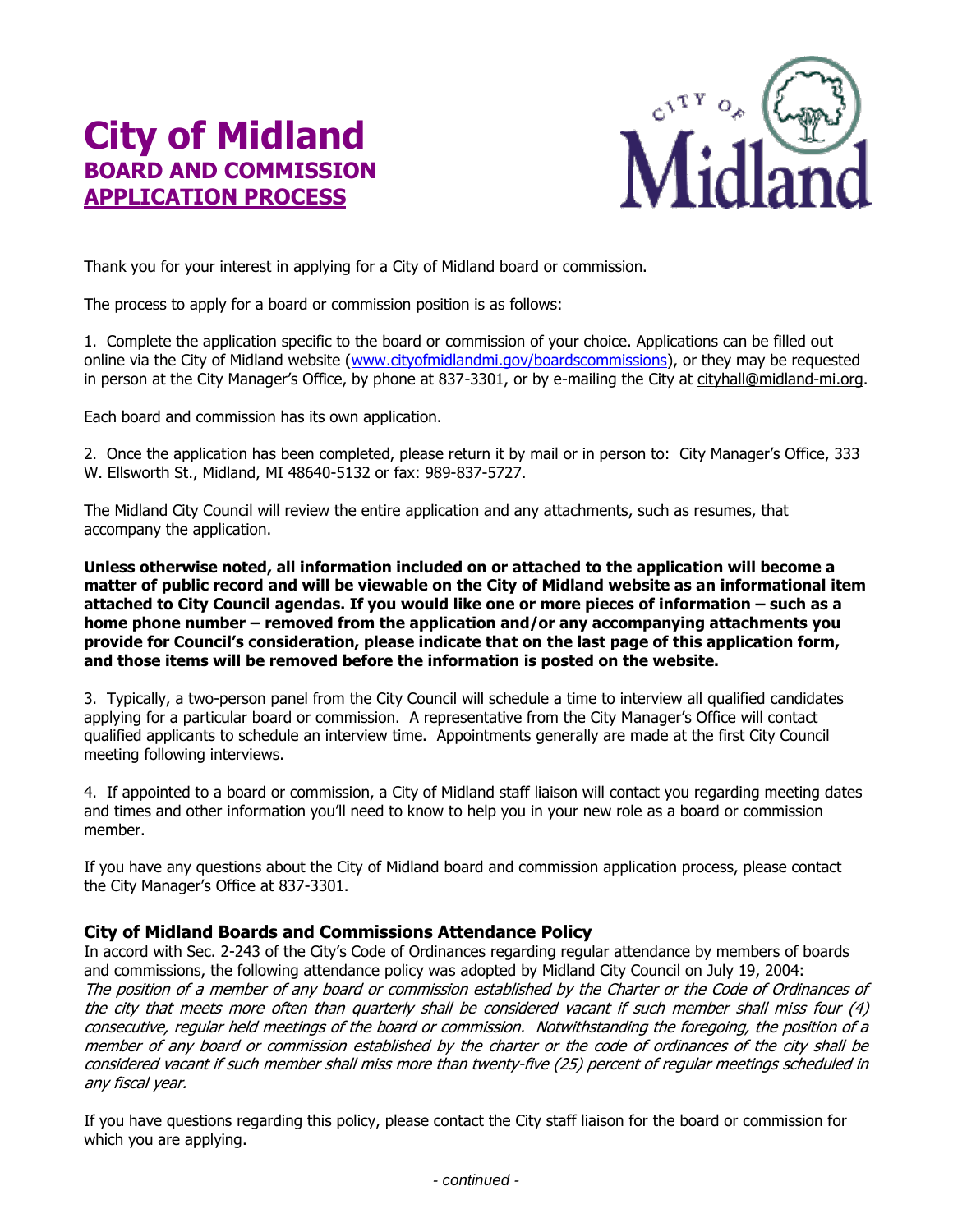

## **WEST MAIN STREET HISTORIC DISTRICT COMMISSION APPLICATION**

This board is responsible for the development and administration of guidelines by which all work within the West Main Street Historic District will be reviewed and determined. The West Main Street Historic District Commission consists of seven members with two members appointed from a list of citizens submitted by one or more duly organized local historic preservation organizations and one member, if available, being a graduate of an accredited school of architecture who has two years of architectural experience or who is an architect duly registered in this state, and three citizens selected from the public at large. Appointed members shall serve a term of three years.

*APPLICATION INSTRUCTIONS: This Microsoft Word application may be filled out online using the form fields below, or printed out to your desktop printer and filled out by hand or with a typewriter. If using the online form, simply place your cursor in the first gray square (form field) in the DATE: area below to begin typing, then press* 

*the Tab key to go to the next form field. Once filled out completely, save the form to your computer under the file name of your choice, print out the form to your desktop printer, sign it, and return it to the City Manager's Office, 333 W. Ellsworth Street, Midland, MI 48640-5132, or by fax (989-837-5727) to the attention of Rachel Swint.*

| DATE:                                                                                                                                                                                                                                                      |                                                                                                                                                                                                                                |
|------------------------------------------------------------------------------------------------------------------------------------------------------------------------------------------------------------------------------------------------------------|--------------------------------------------------------------------------------------------------------------------------------------------------------------------------------------------------------------------------------|
| NAME:<br>and the control of the control of the control of the control of the control of the control of the control of the                                                                                                                                  |                                                                                                                                                                                                                                |
| ADDRESS:<br><u> 1989 - Johann Barn, mars eta bainar eta bainar eta baina eta baina eta baina eta baina eta baina eta baina e</u>                                                                                                                           |                                                                                                                                                                                                                                |
|                                                                                                                                                                                                                                                            | WORK PHONE: NAMEL AND RESERVE TO A REPORT OF THE SERVE TO A REPORT OF THE SERVE TO A REPORT OF THE SERVE TO A REPORT OF THE SERVE TO A REPORT OF THE SERVE TO A REPORT OF THE SERVE TO A REPORT OF THE SERVE TO A REPORT OF TH |
|                                                                                                                                                                                                                                                            |                                                                                                                                                                                                                                |
|                                                                                                                                                                                                                                                            |                                                                                                                                                                                                                                |
|                                                                                                                                                                                                                                                            |                                                                                                                                                                                                                                |
|                                                                                                                                                                                                                                                            |                                                                                                                                                                                                                                |
| In what year did you become a City resident?<br><u> and the manual contract control of the control of the control of the control of the control of the control of</u>                                                                                      |                                                                                                                                                                                                                                |
|                                                                                                                                                                                                                                                            |                                                                                                                                                                                                                                |
| Do you live in the West Main Street Historic District? (Mark "X" for Yes or No) $\Box$ Yes $\Box$ No                                                                                                                                                       |                                                                                                                                                                                                                                |
| The West Main Street Historic District Commission meets at 6:00 p.m. on the fourth Wednesday in<br>January, April, July and October at City Hall. Additional meetings may be scheduled on an as-needed<br>basis. These meetings are cablecast on MGTV-188. |                                                                                                                                                                                                                                |
| Are you available to meet at these times? (Mark "X" for Yes or No) $\Box$ Yes $\Box$ No                                                                                                                                                                    |                                                                                                                                                                                                                                |
| Are you currently a registered architect in the state of Michigan with two years of experience?<br>(Mark "X" for Yes or No) $\Box$ Yes $\Box$ No<br>If yes, please provide: registration number:<br>school attended and year of graduation:                |                                                                                                                                                                                                                                |